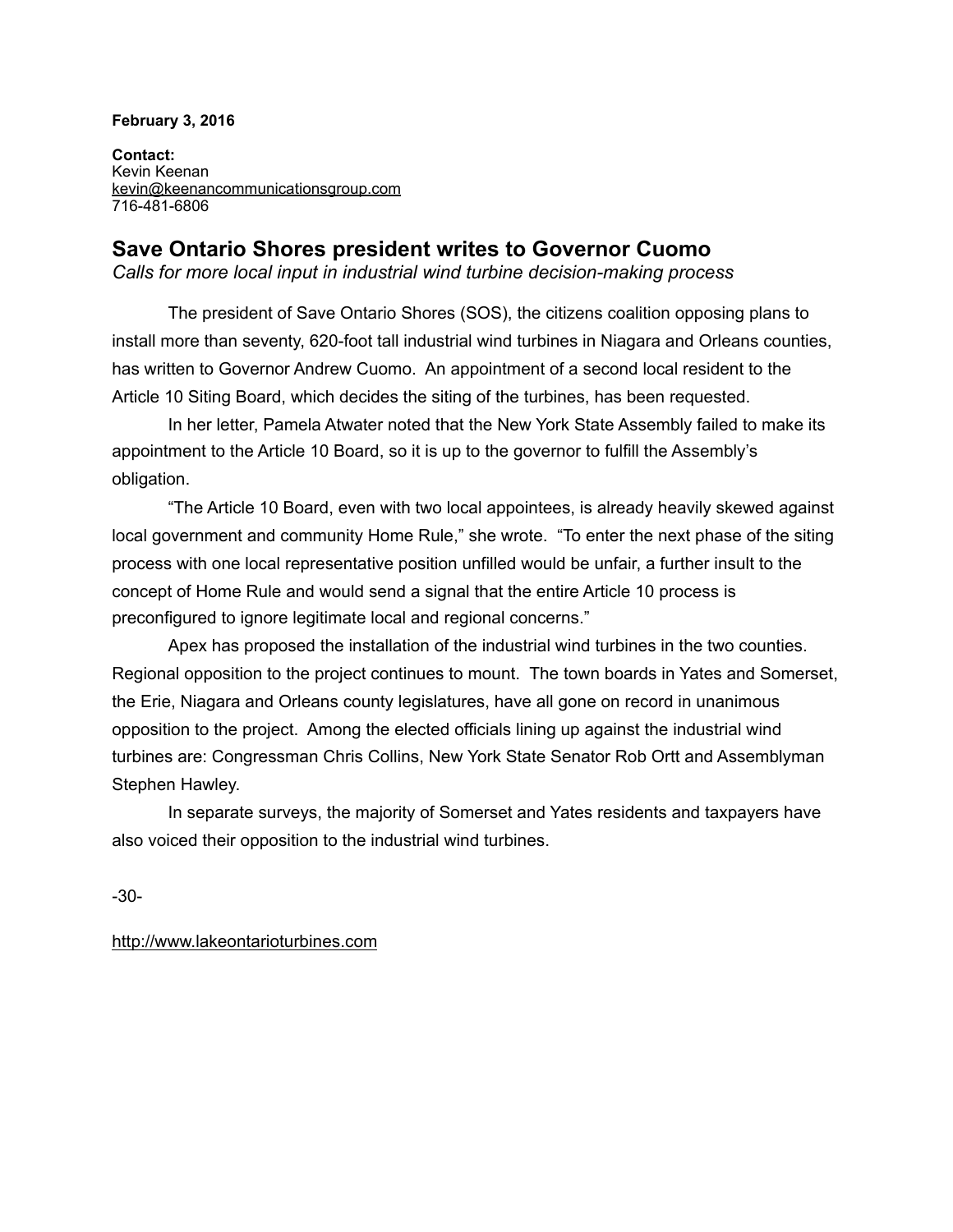

January 25, 2016

The Honorable Andrew M. Cuomo Governor of the State of New York NYS State Capitol Building Albany, New York 12224

Dear Governor Cuomo:

For the past several months, our organization, Save Ontario Shores (SOS), has sent correspondence to your office, numerous departments of New York State government and the Article 10 Siting Board communicating our opposition to a proposal by Apex Clean Energy to construct approximately 70 wind turbines (up to 620 feet tall) along the shores of Lake Ontario.

The reasons for our opposition are numerous but can be summarized into the following areas:

- The United States Fish and Wildlife Service is on record that these structures will be located in a major bird migration path and would do serious harm to bird life, especially large raptors.
- The Great Lakes Seaway Trail, a National Scenic Byway, is on record opposed to the visual pollution these huge industrial wind turbines would have on the waterfront and shoreline and would work directly against the State's efforts (investment of over \$2.5 million) to enhance the Trail as a tourist attraction.
- The potential for ground water and lake water pollution resulting from the chemical composition of the huge concrete foundations these structures must rest on being so close to Lake Ontario.
- The Niagara Frontier Transportation Authority's concern that a change in bird migration routes, brought on by the presence of these industrial wind turbines, could move into the take - off and landing paths used by commercial flights from the Niagara Falls International Airport, creating a very dangerous situation.
- The Niagara Military Affairs Council (NIMAC) is on record expressing concern that these industrial wind turbines would be located in the "Military Operating Area" (MOA) of the Niagara Falls Air Reserve Station (NFARS) and would constitute an "encroachment" on flight and radar operations. This concern was recently validated in a letter sent to you by three retired United States Air Force colonels (two pilots and a navigator) and past commanders of the 914<sup>th</sup> and 107<sup>th</sup> Air Wings. Encroachment of this nature could put the future of NFARS and its 3200 jobs at risk when the next round of base closures is commenced.
- Every local government affected by this project The Town Boards of Yates and Somerset along with the County Legislatures of Erie, Niagara and Orleans Counties, representing **1.3 million** people, have all **UNANIMOUSLY** gone on record opposed to this project, making united opposition to this project truly regional in nature.